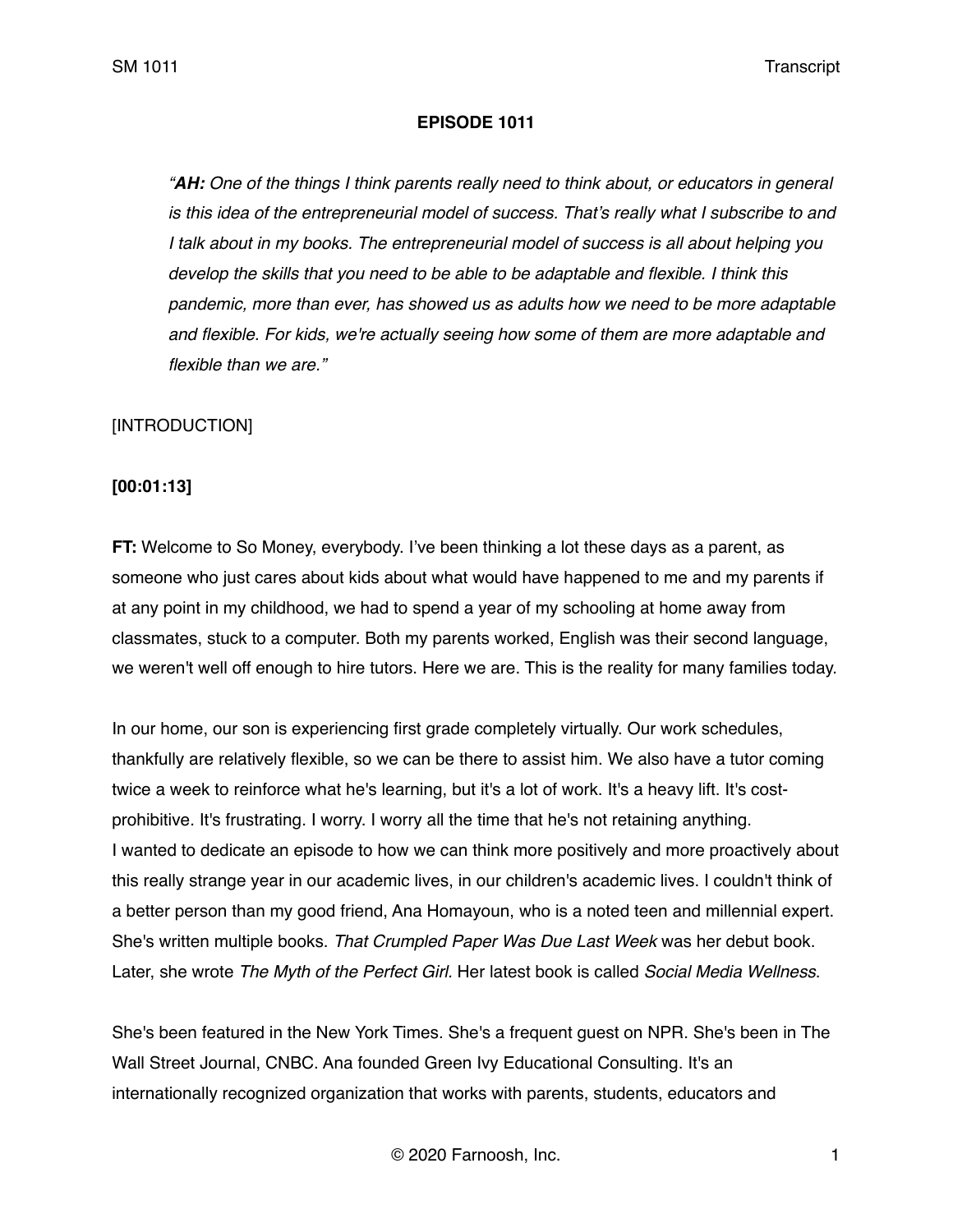employers. She works with schools all over the world, universities and corporations, educators, employers, all the stakeholders in the world of education to promote intrinsic motivation, authentic engagement and overall wellness.

Just recently with the support of the foundation for the Carolinas, Ana launched the Life Navigator Middle School Program. It's a school advisory curriculum and school coaching program designed to promote executive functioning skills and student wellness, as well as social and economic mobility.

The economics are clear. When you get a good education, when you get resources throughout your education, when you are inspired throughout your education, when doors are opened for you throughout your education, success happens. The road is paved. I fear for many children right now without that access, without those resources, we are leaving them behind and it is not their fault.

As the adults in the room, how can we create not the best year, but still a great year for our kids? Ana has many, many strategies that we can all practice. They don't cost anything and I took a lot of notes. Here is Ana Homayoun.

# [INTERVIEW]

#### **[00:04:15]**

**FT:** Ana Homayoun, welcome back to So Money. How are you?

#### **[00:04:19]**

**AH:** I'm doing great. Thanks so much for having me.

#### **[00:04:22]**

**FT:** We have to have this conversation. I had to bring you back on So Money. We were having too many direct messages on Instagram. I love talking with you behind the scenes. We share so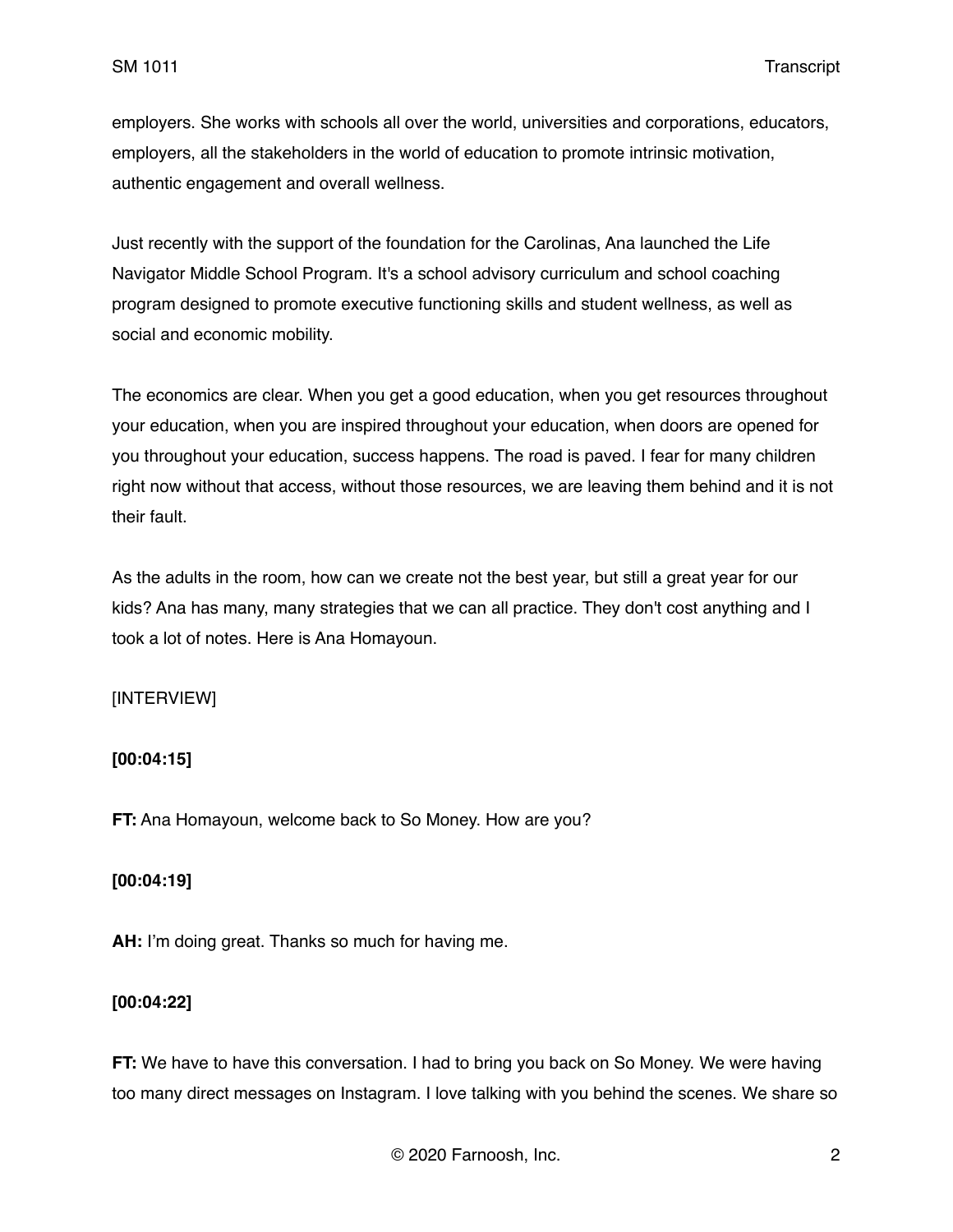many passions, whether that's education, our dedication to supporting equity and equitable measures. Right now, of course with everything going on with school, you and I have been chatting a lot because your work is so entrenched in education. I wanted to bring you on to do a little different a show today, where we're talking about education. Of course, that is the underpinning of success and what determines your financial success, your career success, your life success is often your schooling.

Right now, there's a bit of a crisis across the country when it comes to getting that education. You're very much in the trenches with this as the founder of your company, which is Green Ivy Education Consulting. It specializes in promoting time management and wellness issues in the classroom, in school communities. You're doing a lot, busier than ever in some ways these days. I mean, let's just first start there. How has this all maybe changed your work, or the way that you approach your work?

#### **[00:05:40]**

**AH:** Well, thanks for having me. It's always good to be here. I love chatting with you behind the scenes and now on your podcast. What happened to us in March, so my office is located in the Silicon Valley and we work with students around the country. We had already. We have been using Zoom and we have been helping students with executive functioning. Then what has suddenly happened is that everybody went virtual.

We were prepared for it in a lot of ways, because we had already done a lot of our work over Zoom. What we're helping students really navigate right now is how do they still feel engaged and have a sense of community within their school? How do they develop the executive functioning skills to navigate seven different classes if they're in middle school, or high school that may be online? Teachers may put their – have a Google Classroom, or have canvas, or another learning management system. They're asking to check homework in one place, submit homework in others, and there may be four, five, six different ways of doing that, which can easily become overwhelming.

What we have found is our job is really about helping students create structure for themselves and create routine and consistency at a time that feels like everything's changing all the time. If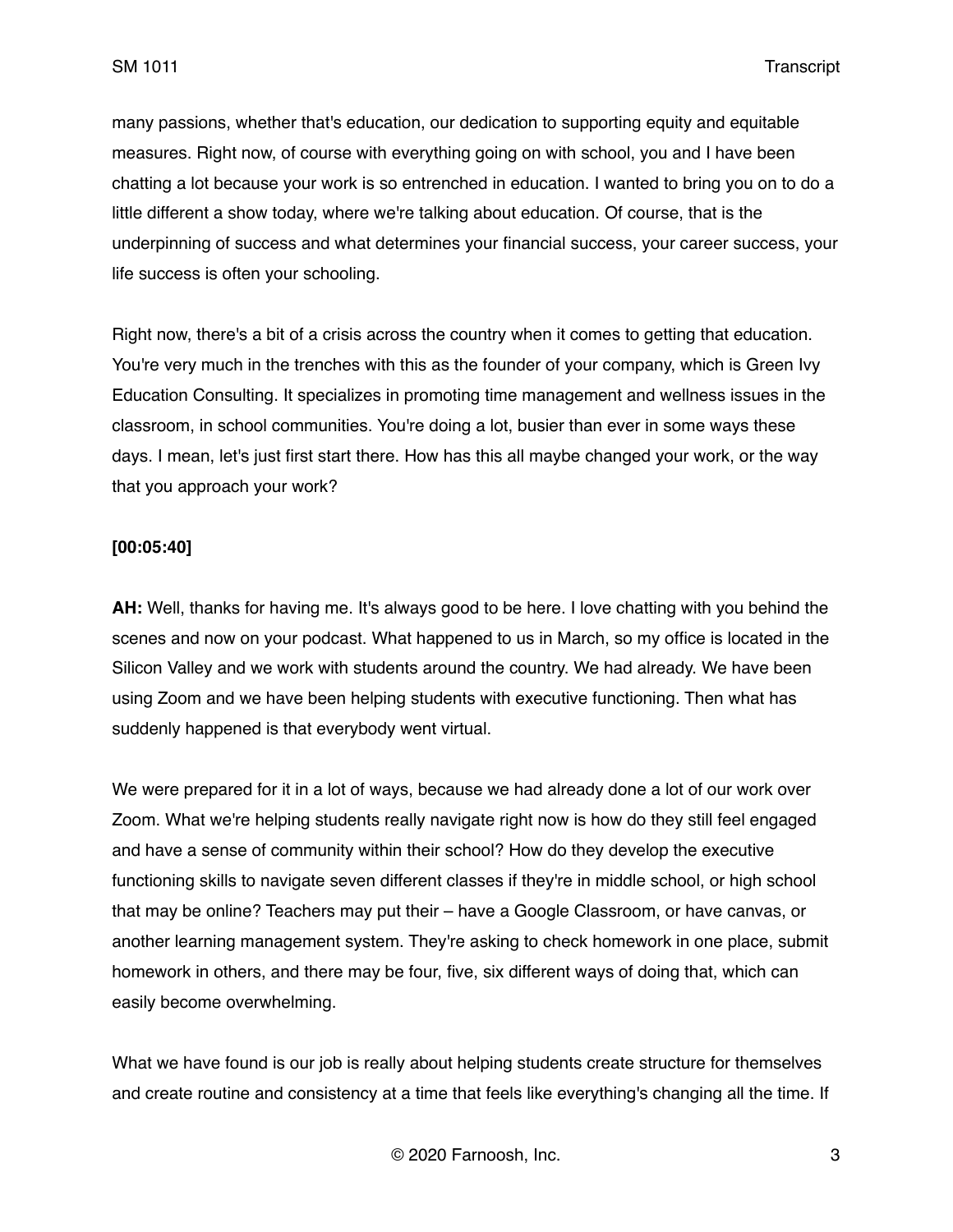we think about where we were in March in terms of what the messages were, versus where we are today, we know that things are changing. We know that we want our students of all ages to go through this school year, which may look very different and feel as though they have some sense of control and autonomy that they have choices in how they spend their time and they have a sense of belonging and a sense of engagement within their learning process, even if much of it has to happen via a screen this year.

## **[00:07:39]**

**FT:** Well, I'd love to explore some of these resources, strategies, advice. I mean, just to give you a sense of what's happening on our end, Evan is – my son is six. He's in first grade. Completely virtual. In some ways, it is very challenging. He also has ADHD, so that adds another layer of challenge to his ability to stay focused and on task. At the same time though, I'm finding delight, to be honest, in getting rid of some of those hustle routines of getting ready for school in the morning, the whole catching the bus, woofing down breakfast.

My son also has executive functioning delays. Everything took a little bit longer. That stress in the morning is no longer. Honestly, being home with him and being able to be engaged with him, although it's more work for us, I think it's helping him get through this. I look at some of the other students in his classroom online, because I can. I can poke in and see how everyone's doing and some kids are like him, working side by side with a parent, but others on  $a$  – one kid the other day was in the back seat of a car. One other kid was at his mom's work, wearing a mask. Another child today was having a tantrum screaming, because she couldn't follow along and there was not an adult in the room to help her navigate.

I experienced that and I'm like, "Wow. I need to be a lot more patient." We are in many ways, in many respects, so grateful for how the fact that we have the ability to provide for our son in the way that we are. I want to make this show all about positive and resources and action and steps, which I know you have so many of this stuff and people paying you a lot of money to give them this advice. Now we have you for free. Tell me, let's go through the ages. Let's start with pre-K, kindergarten. What's the most important thing here for parents and caregivers to know to give those kids the best experience?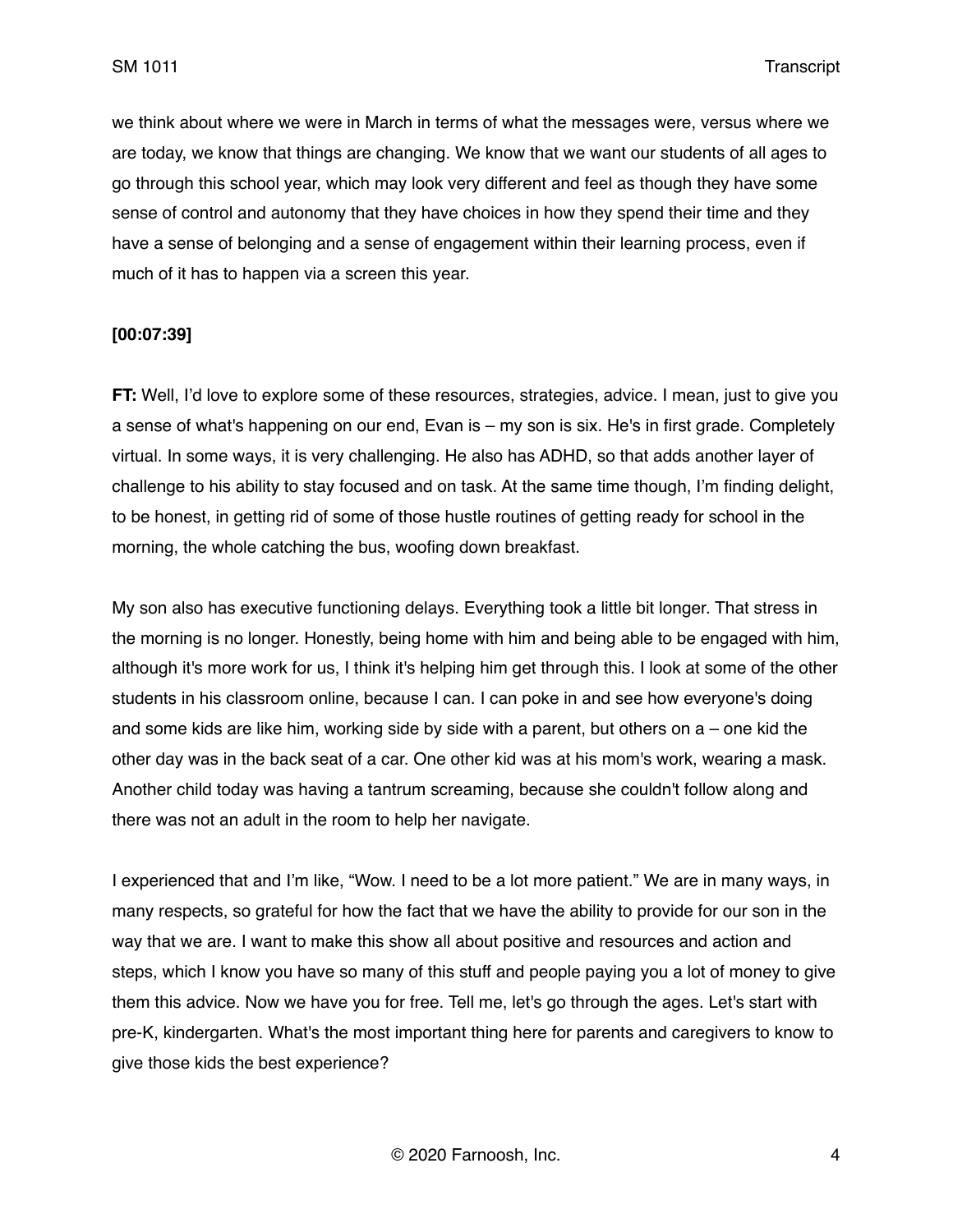#### **[00:09:38]**

**AH:** Well, I think the big thing in elementary school that you want to think about is we want students to get through the year with a love of learning and a curiosity for learning and that they have a enjoyment of literacy and that they're practicing their numeracy skills. Numerical skills, math, numbers, counting, math, depending on what grade they're in, those are important. We don't want students to come out of this year feeling as though because they were on a screen that they no longer are engaged, or learning, or they equate learning to only being on a screen. There's many ways to learn.

I know that this is the delivery method of the moment, because of depending on where you live and what's available to you. If parents step back and think about, "Okay, what are the skills that we're hoping our child learns this year in general?" Focus on the skills rather than test scores, or those things and really take your time in saying, "How can we come out of this year, so my child loves to read, or books, or graphic novels, if reading is hard, or they're reading reluctant. What are the different ways that we can create opportunities for engagement?

One of the things that I've seen here on the West Coast and again, I've been talking to schools all around the country. I do a lot of parent ed webinars for schools around the country. What I'm finding is that last spring was that a lot of schools did asynchronous learning, which means that they gave families a packet of information, or students a packet of information to complete over the week.

One of the reasons for that was equity, because they realized in a quick switch to remote learning, many students didn't have access to computers, or Wi-Fi. They couldn't have an equitable online experience. Now that we're starting the new school year, what I'm finding is a lot of schools are doing synchronous learning, where they're having fourth graders online for three or four hours at a time.

The challenge there is I see a lot of kids starting to lose their love for learning. That's a problem. I definitely think that things can be delivered well over video. There are kids who watch videos all the time. There's nothing wrong there. I just think there needs to be movement, there needs to be breaks, especially with the elementary school level. There needs to be a interaction of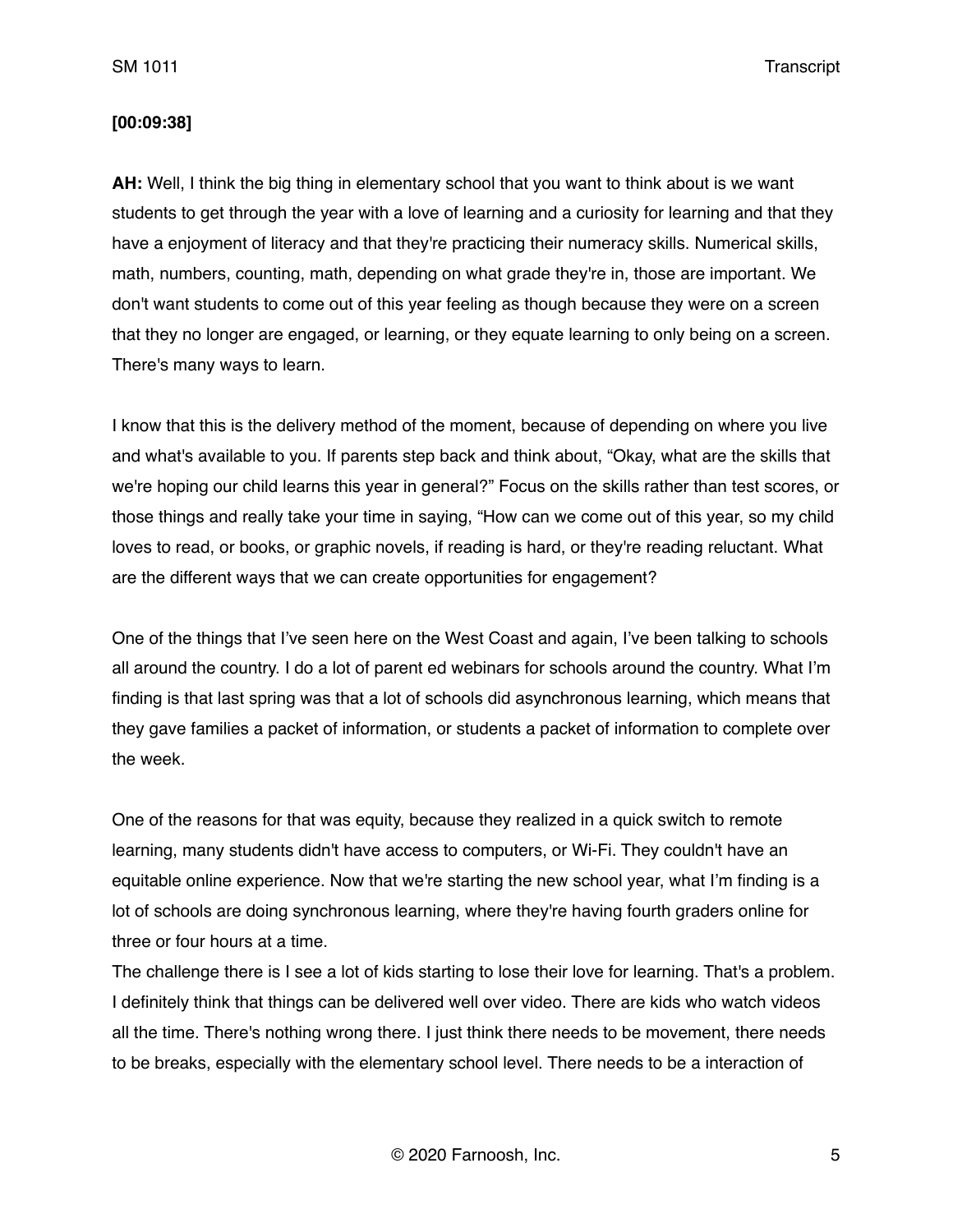some sort. It's hard though. Everybody is in a different place. There are some families who have flexible work schedules and others who don't.

One of the things that we talked about in the spring was especially with elementary school students that may have attention deficit challenges, to start breaking things into 20 to 25-minute blocks, so that kids are never going to 45 or 60 minutes without getting up, stretching, taking a break, maybe walking around and doing jumping jacks.

I also think to your point around how you have those morning hustles, that you don't have any more, that are great to now you have more calm in the morning, is to create a morning transition that allows kids to feel like it's the beginning of their school day and then create an afternoon transition that can transition them back to the end of the day. That could be walking the dog. That could be going outside. I think particularly for students that sitting still may be challenging, doing some form of active movement first thing in the morning, no matter what their age, really makes a difference, just for 20 or 30 minutes. Making that fun.

None of this has to be annoying, or overwhelming, or challenging, it's really how do we approach it in this moment, where all of the rules, all of the norms were ripped up to shreds in March and now we're trying to figure it out with different resources in this moment. One of the things I think parents really need to think about, or educators in general is this idea of the entrepreneurial model of success. That's really what I subscribe to and I talk about in my books.

The entrepreneurial model of success is all about helping you develop the skills that you need to be able to be adaptable and flexible. I think, this pandemic more than ever has showed us as adults how we need to be more adaptable and flexible. For kids, we're actually seeing how some of them are more adaptable and flexible than we are as adults.

When I think about this, I really think about some of the same skills that we want entrepreneurs to have that they are nimble, that they're flexible, that they are able to bounce back when something doesn't go as planned, or some of the same things that are really needed as we navigate this educational space over the next year.

## **[00:14:41]**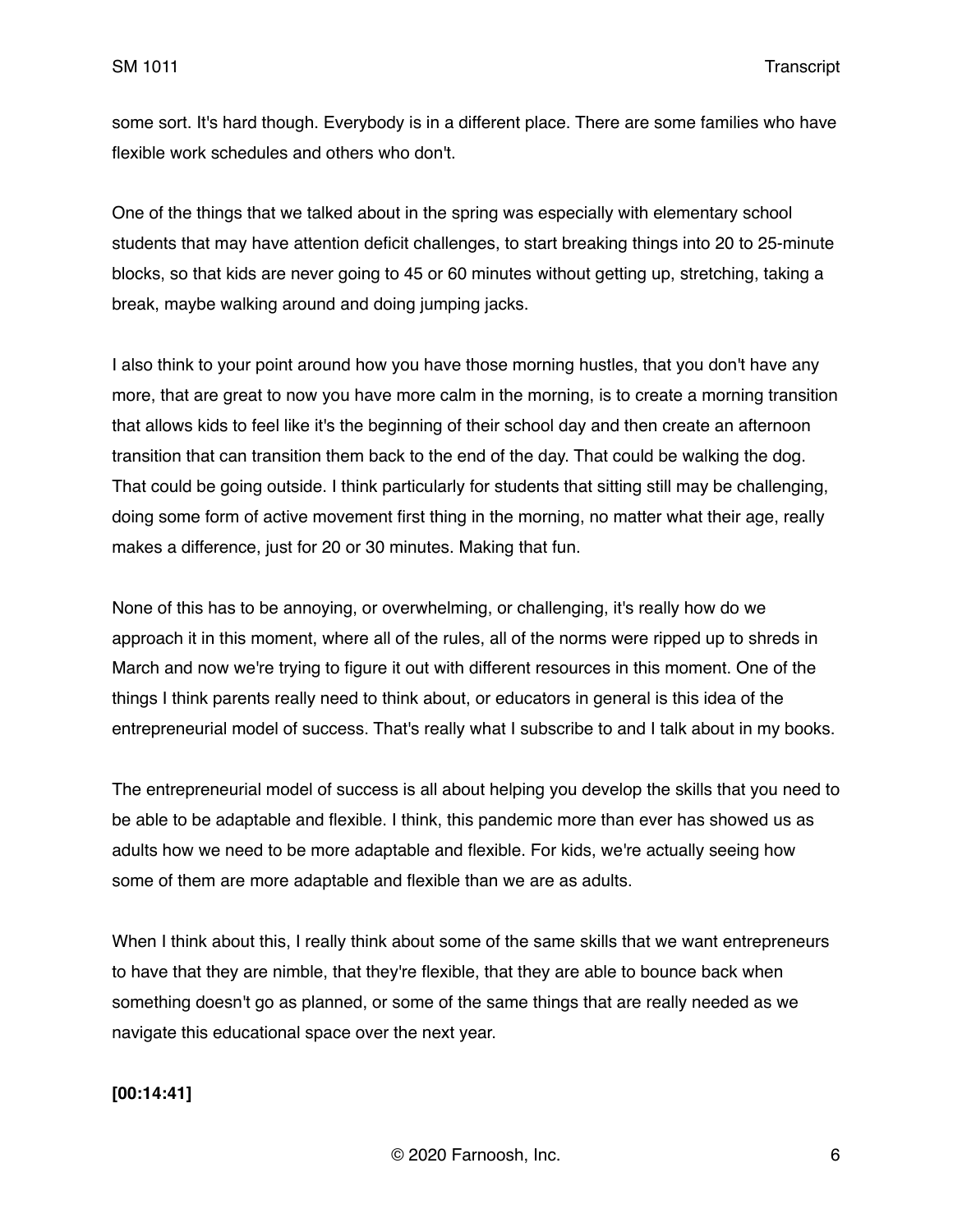**FT:** Yeah, and problem solve and just go with the flow. Yes, I love all of this advice. Just this morning my son, on his own went out onto the swing set and got a little bit of his energy out. I think that helped. I think that helped with just feeling a little bit less unsettled in the morning. I asked him the other day, we were driving. I said, "Evan, I'm really sorry that you can't go to school like normal this year." It was the first full week of school and it was a lot. I could tell by the end of the week, he was so over it.

I took a moment to just one-on-one, thank him for hanging in there and letting the adults figure this out. It's an imperfect system. I said, "I really appreciate and I'm really thankful and you're doing a great job." I said, "Do you ever wish that you could go back to school and see the kids and be in the classroom?" He's like, "Yeah. But I don't want to get the virus."

# **[00:15:36]**

**AH:** Yeah. Kids really do understand these things.

## **[00:15:38]**

**FT:** Kids really get it. He's getting it and I think we need to give our kids more credit. I love what you said about not focusing so much on whether or not they figured out that math problem today, but really focus on big overarching skills that you want to develop within your kid. I just want Evan to be reading by the end of the year.

## **[00:15:58]**

**AH:** That's totally possibly.

# **[00:15:59]**

**FT:** I want to get him a bunch of books for Christmas and I want him to be able to read them.

# **[00:16:01]**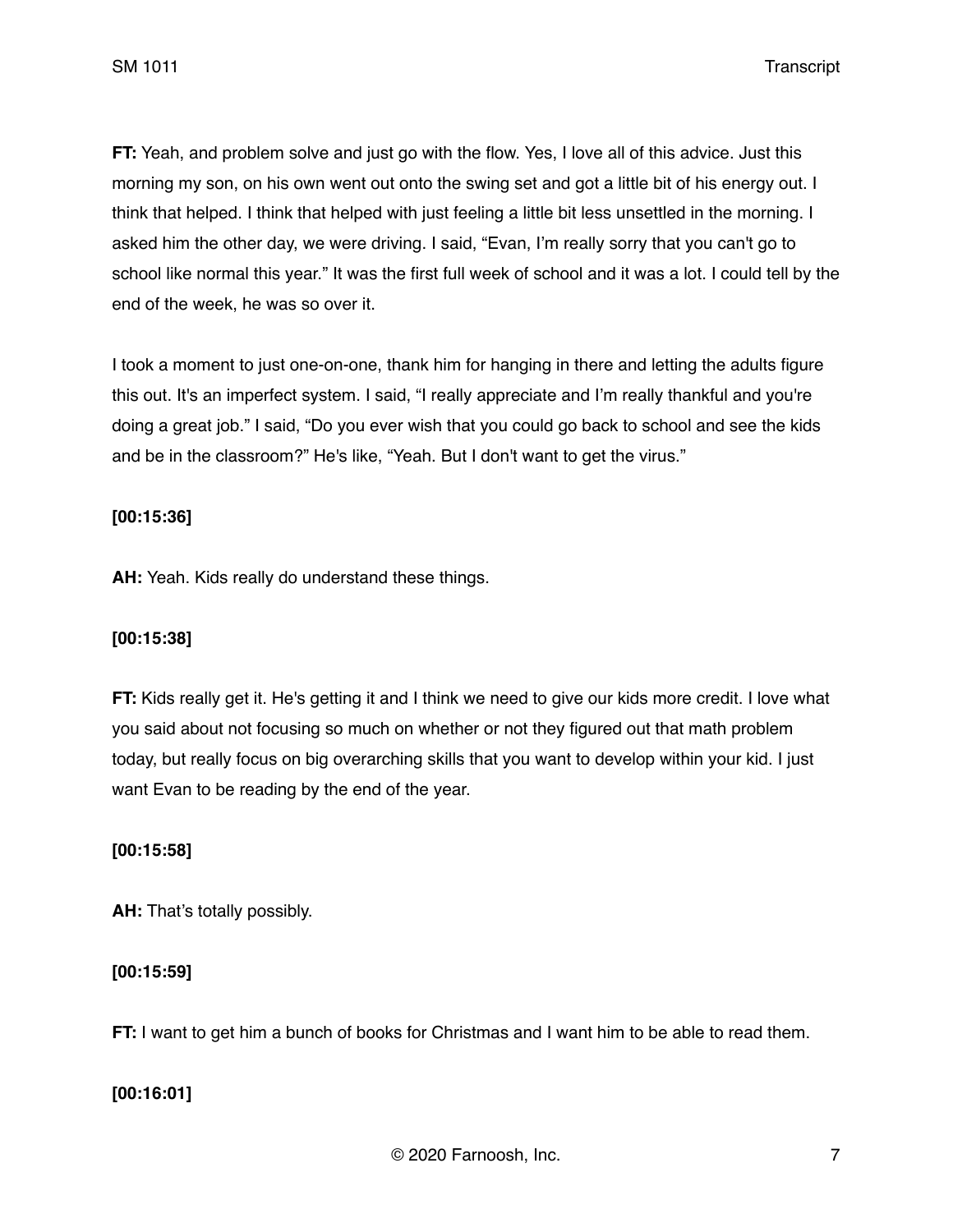**AH:** Yeah. I think that you bring up a really good point and I love that you said that, that acknowledging and validating for kids that this is different, this is hard, and that you as a parent may not have all the answers and what works today may not work tomorrow. Thank you for giving it your all and your best shot.

My nephew is four and he knows that he can't go to friends' houses, because of the coronavirus. One day he was like, "I hate the coronavirus. I know that when it's all done, I'm going to go to everybody's house and hug everybody." He said that. Kids are so perceptive. Nobody's telling him, other than my sister really explained calmly of like, "Hey, these are our choices in this moment."

I think, making sure that kids feel like they have choices and they have opportunities to learn in different ways, even in this moment, which is true. We can still get books from different places, no matter where you live, a lot of the libraries do pick up, even if the libraries aren't open. In San Jose near my office, they do a great bookmobile. There's lots of free resources once you are aware of them.

I feel like those are the things where if we can just get kids to even explore what they're interested in as a side for this year, that also gives them a sense of engagement like, "Hey, I'm really interested in dinosaurs, so let me do something around that." Maybe it's create something, play something.

Then when we think about middle schoolers, really developing these executive functioning skills, not just for this year, but generally – That means organization, planning, prioritization. That's really key. How do you bounce back when something doesn't go as planned? If kids can develop that in middle school and this is a really key historical moment. It's super helpful. I've had high school students say to me, "Hey, you know what? I looked it up. Historically, pandemics are 12 to 18 months."

I'm okay with the fact that this next year, that's what it's going to be like, because they had looked at it in historical context. I think a lot of us adults haven't done that. Giving kids tools to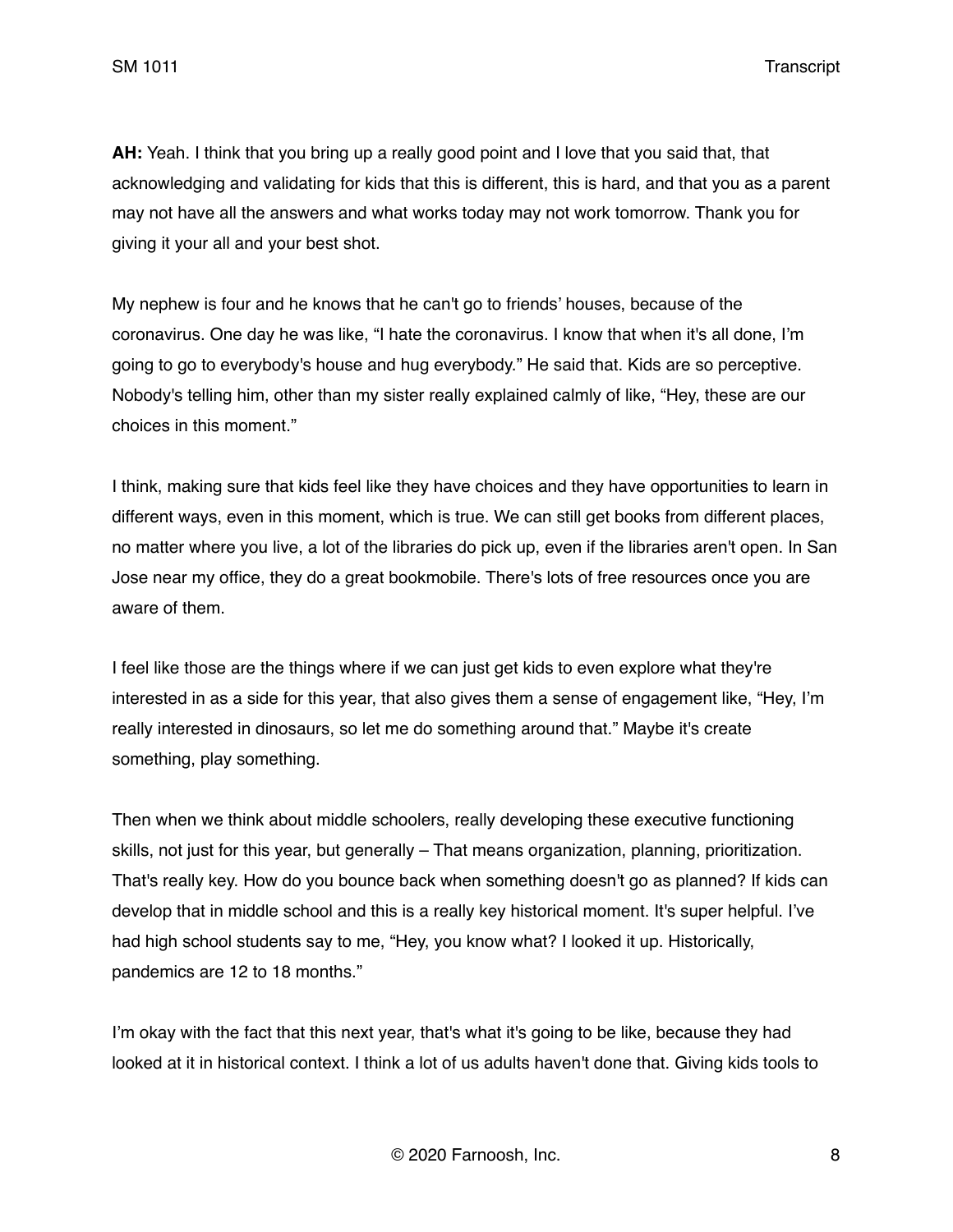help them feel like they are in control, that they can explore and that they have options in this moment, I think is critically important and what we do have an authority over.

# **[00:18:32]**

**FT:** I mean, I was just listening to NPR this morning and about – actually, they were talking a lot about school and how to cope. It was this professor from Barnard College and she said, "Let's remember. This generation that is going through school right now, our 5-year-olds, our 10-yearolds, our 14-year-olds, they're going to be taking care of us. They're not just kids. They're the future and we need to model for them that they do have choices to your point. This is a moment. This is a historical moment for them to survive this to come out on the other side of this is going to be transformative for them and hopefully, if and when the next time this happens when they're in the position of calling the shots and we're all old and we need their support, they will make healthier, better choices for all of us. We have to invest in this generation.

# **[00:19:27]**

**AH:** Right. I think that that in this moment, the more that we step back and say, "Here's what we got right now." How are we going to move through this? The more that we can work with kids to give them some sense of here's, where I need your help. If you're a working parent and there are certain things that they cannot disturb you for. Instead of saying, "Do not come in here. Absolutely not." It's really like, "Hey, I need your help with this. I really need your support with this." How can we turn this around, where we're all part of this team collectively? Because kids want to be helpful at all ages. It may developmentally change over time.

I think that those are some things that we can think about is how do we get kids to develop skills that are age appropriate in this moment, worry less about test scores and more about overall skills? How do we create time and space and structure within our day as our family that even if we're doing things in 20-minute blocks, or 25-minute blocks, that that gives them a time period?

Then by the way, at the end of the 20-minute block, let's say you gave 20 minutes to Evan and then he's super engrossed, then that's just another 25 minutes, or 20 minutes and you've just bought yourself 40 minutes. Just is a different way of stepping back and being like, "Hey, this is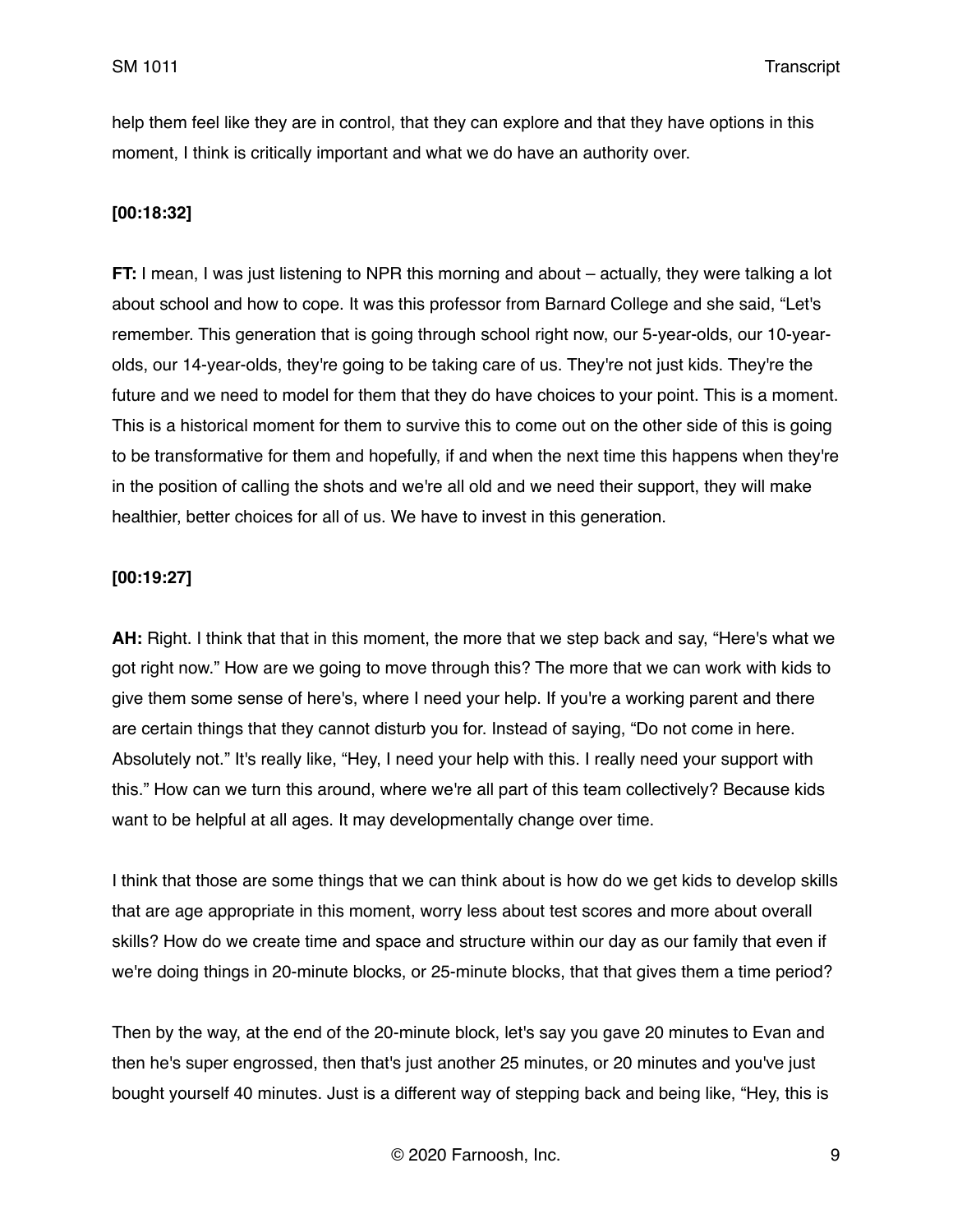–" In some ways, this can be very inconvenient, but at the same time to your point into that Barnard professor, what I'm hearing from students, my older students that have ADHD and executive functioning in the spring, some of their grades went up for the schools that were still giving grades, because they were able to focus without the distractions and stimulation that came from school.

For my students with social anxiety, some of them were really just – they were thriving with the fact that they could do their work and not have to worry about a lot of the stimulation that would have been stressful throughout the day. Now, we still want them to be able to navigate that world and build those skills, but we have to recognize that this being at home and learning at home and learning virtually, or learning in different ways in a hybrid model, there are a lot of kids who have had certain things that they've benefited from, like what you said.

There are kids that are now not commuting for two hours a day, so that's two hours they have back. At the same point, there are kids that want to play after school sports and that's not available and that's their lifeline. All of these are things that we're navigating. With those kids, I'm always like, "Hey, what are some things that you can do in this moment that you may not have had time for before? Because maybe your sport took 20 hours a week, but now that you want to explore." I guarantee you, nearly every kid has come up with three, or four, or five things. To me, that's a way of brainstorming in the positive moment.

## **[00:22:21]**

**FT:** Some families are concerned about the amount of screen time. This was also something that came up on the interview I was listening to this morning. The advice I received was be patient. If you had these strict parameters around screen time pre-pandemic, you have to loosen up. Let's not forget that there's screen time that is just sitting and playing a video game and not engaging, or just watching a movie. Then there's screen time which is talking to your teacher, seeing your friends, socially connecting.

We have to take it case by case and not just blanket all of this as too much screen time, because some of this is actually working and is healthy in moderation, but it's not your kids are going to come out on the other end of this as zombies.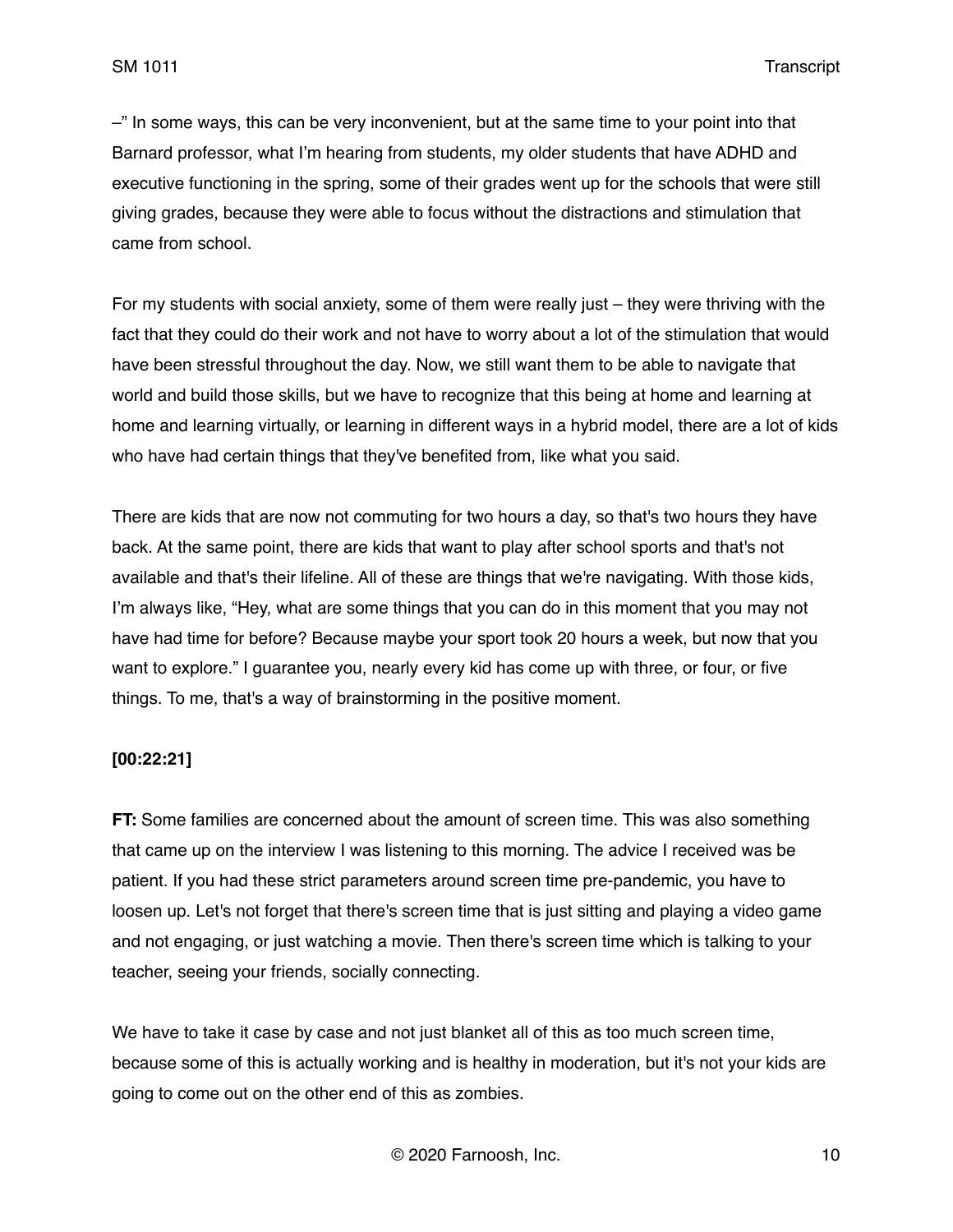## **[00:23:10]**

**AH:** Well, especially in my latest book, *Social Media Wellness*, I talk a lot about this, this idea of energizing and draining. This relates here. If you are as you said, all screen time is not equal. If you are Facetiming with your friends and that gives you a sense of belonging and connection because you can't see them in person, that's an energizing experience. We want to promote that in a moment where we don't have some of the same options.

If you are online and you are grumpy and overwhelmed and irritable and you have headaches, that's draining and exhausting. We want to figure out, what can we do to change, so we don't get to that moment? When we think about how we're helping students navigate, if they're virtual learning, or if they are in a hybrid, or if they're in-person and it might go back and forth over the course of the year, depending on what's happening in the community, we want to help students develop effective self-regulation skills and executive functioning skills, no matter what their age. Because what we don't fully address as a collective right now is that the transitions between systems are potentially tough for kids.

## **[00:24:25]**

**FT:** The transition back is going to be tough.

## **[00:24:27]**

**AH:** Totally. Absolutely. I mean, I think it's going to be tough for adults. Think about all the adults that are working from home right now and are like, "I don't have to do all these things that I was having to do." I mean, I'm talking to parents all over the country every week and they're saying, "Actually, I can run when I want to. I don't have to do –" Some of the morning or evening things have gone away and that's given me more free time. Yes, you're right.

## **[00:24:55]**

**FT:** Let's talk about the community aspect to all of this. You care deeply about teaching kids the importance of building community and also leaning into their community. Right now as a parent,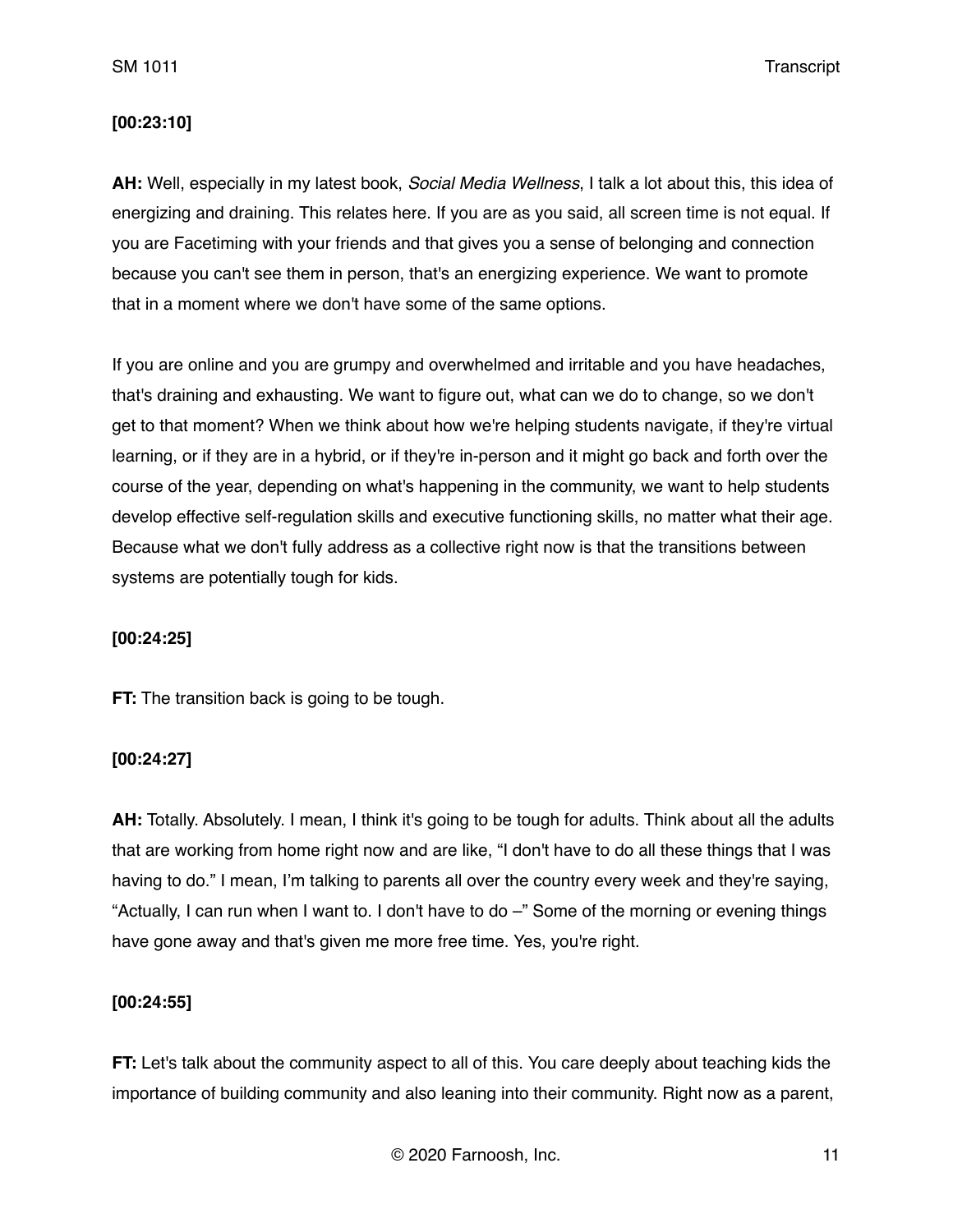I can say on my end of things, there's definitely some parents who and they're typically the wealthier parents who at the beginning of all of this were scrambling, but were successful in finding resources for their kids. They were just focusing on their kid. My kid needs to get X, Y and Z and the best for my kid and getting them tutors and one-on-ones and all of that. I'll tell you, I looked into some of that stuff. It's very expensive.

#### **[00:25:36]**

**AH:** For a lot of families, it's cost-prohibitive.

#### **[00:25:39]**

**FT:** Very cost-prohibitive. What are we actually teaching? What is the danger to that? Because kids are witnessing that and as a parent, I'm witnessing that and it's leaving a bad taste in my mouth, but I can get it too. You want the best for your kid, but what about everybody else? It's partly why I started the scholarship fund that we gave out over \$7,500 to families.

#### **[00:25:59]**

**AH:** That's amazing.

## **[00:26:00]**

**FT:** Thank you. It's a small contribution, but it was in the midst of all of that that I was witnessing and getting irritated by it. I also can empathize. What is the balance and how can you do for your kid what's best for your kid, but still do that with respect to the need for promoting equity in your community, in your school?

## **[00:26:24]**

**AH:** Well, I think one of the things that we buy into as a collective society over the last 20 to 30 years is that your child needs one-on-one, or personalized support for everything. What happened at the beginning of this pandemic is that many people were like, "Okay. How do I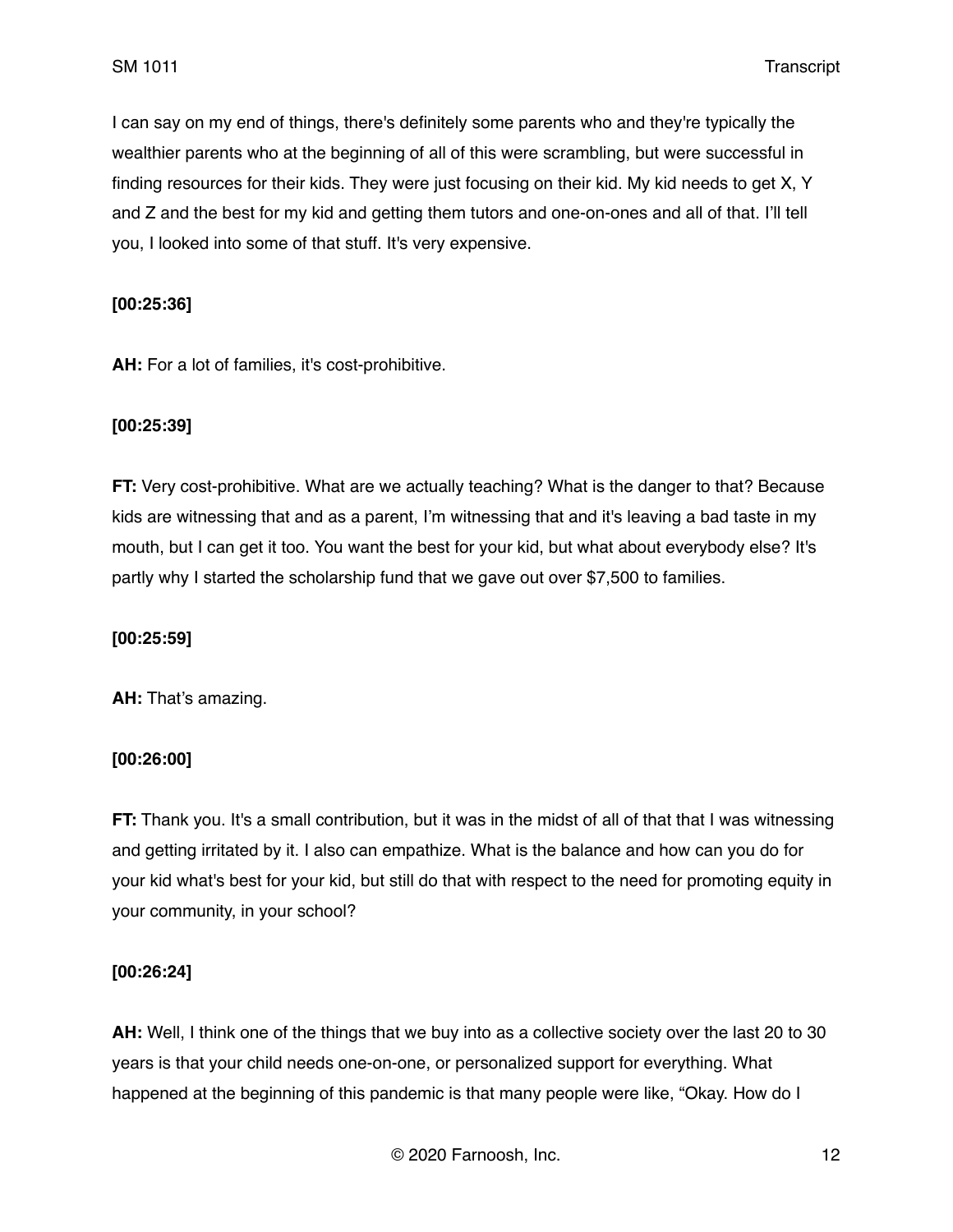solve this for my kid?" I'm not blaming anyone. We always want the best. I also think, there's a lot of parental modeling and parental shaming going on, where you feel guilty for both decisions. There's no winning situation.

"If I don't provide my kid these resources, other people are, but yet they're cost prohibitive." What about resource forwarding? I think collectively, we want kids to grow up in a community where they feel a sense of belonging, where they're curious about learning and where they feel like they have opportunities. That doesn't just happen one way. I think this whole moment, as I said in the beginning where it's shredded a lot of the norms and the things that we did. We would get up, go take our kids to school. We would drop them off. We would pick them up. They would do after-school activities, depending on where you lived. All of those went away.

Now, we have this fresh slate. I think out of fear; fear is really the root of this. People are like, "Okay, well what's the next blueprint in this moment?" The next blueprint is paying for these services. If we really step back and say, "Well, if the end-goal is this, what are the many ways we can get to this?" Again, the end-goal being we have curious, engaged learners who care about their family and their greater community.

What I started doing with my students, middle school and high school students, I started asking them these five questions, three questions. I said, "What are five things that you would like to learn, or get better at, or spend more time with that you didn't have time to do before? What are a few ways that you could be of service to your family, or to your community that are of interest to you? Then what are some things that you can do every day to help you feel socially, emotionally connected and well?"

Kids loved these questions, because they would come up with things like, cooking, crocheting, learning the guitar. "I developed this album of music." I had one high school student say, "You know what? I don't really love working with kids, but I'm going to go around my neighborhood socially distance and check on my elderly neighbors and see if they need any errands run that I can just leave them on their porch." This is a high school student.

Kids were coming up with, "Hey, I like to walk my dog, or I like to play basketball, or I like to listen to music, or I like to read." They were coming up with their ways of navigating the

© 2020 Farnoosh, Inc. 13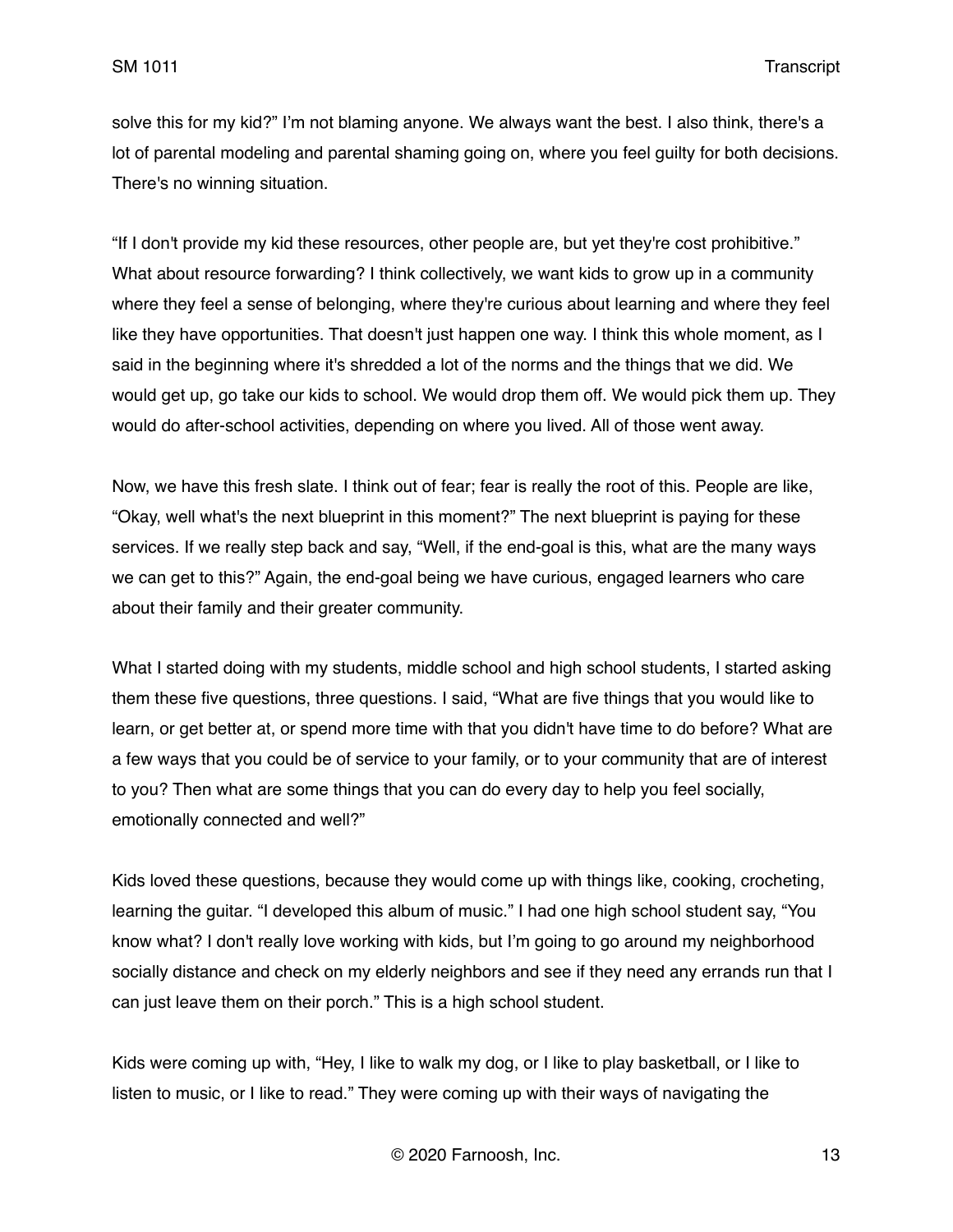pandemic. Frankly, the kids are doing better when they're given time, structure and space to develop solutions. I think a lot of the parental fear comes from, "Wow, there's no blueprint for this." We have to step back and ask ourselves why are we so fearful of this moment.

Pandemics are 12 to 18 months. We're in this moment for a while. We know this. I think in the beginning, that was also what was so anxiety-producing for people. We thought this was only going to be two weeks at home.

## **[00:30:01]**

**FT:** The first packet they sent me home with Evan in March was a dozen worksheets. They're like, "Just put this in a safe place in the house. If we'll need it, but we don't think we will."

## **[00:30:15]**

**AH:** They're like, "See you in two weeks at the end of spring break. We're just giving you an extra week." You're like, "Oh, my gosh. It's August and his locker still hasn't been cleaned out." Once we settle into this structure and routine, it gives us the opportunity to say, "Hey, within this blank slate, what do we want this year to look like?" I always say, collaborate with your kids to find solutions. They often have answers. Like your son this morning, where he was like, "I'm going to go play outside." He knew what he needed.

## **[00:30:46]**

**FT:** As a parent, it's hard, because you think you know what's best. You want to create that structure, but this pandemic in many ways has been an experiment in trying new things. Whether it's like, I bought the \$4 apricot scrub, the generic scrub from Target, because I never did before, because I thought I needed the \$34 one from Lancome. I dyed my own hair in the pandemic. It's like, just lean into what's easy. Go with the flow. Try new things. What's the worst that's going to happen? No one's going to see you for the next 12 months.

## **[00:31:25]**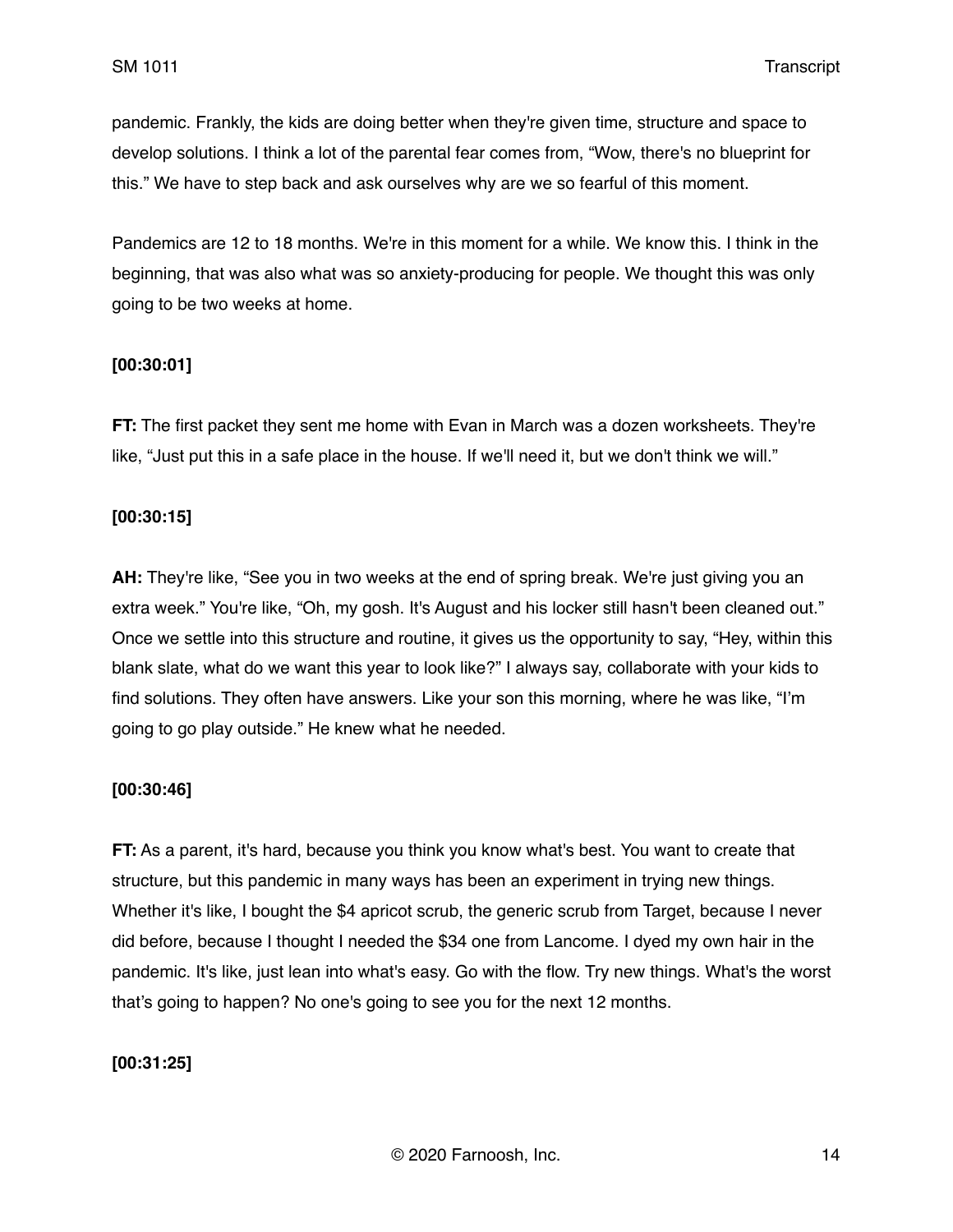**AH:** Well, I think to your point, this this is really related to that what you were saying before. I love your Instagram stories. You're so great. Anyone who doesn't follow you has to follow you. The thing that you say is that you change lowers your standards a little bit, like the maintenance that we did, the bar classes, or the makeup or the hair. That's what I'm asking people to also do around being really over-zealous that their kids need to have this, that or the other in order to be able to learn.

I think kids need access to supporters, people that they find supportive, peers. That may not happen physically in person, but that could happen online. I'll tell you a really cute story. My nephew who's four, my sister was facetiming with one of her good friends and she has a son the same age, they're both four. They took over the Facetime, because they wanted to see each other. My sister and her friend put them on Zoom together. I'm not saying this is – I'm just saying that this is something that happened for them. They started talking about their toys and doing show and tell. It was the most organic moment ever.

I mean, that might be sad to people who are like, "It's so sad that they can't see each other in person in this moment," and I agree with that. I also think, if we lower what we're thinking that has to happen in order for academic success to occur, and I don't mean to lower our standards around skill development and all those things, but I do think we need to relax and give kids a lot of grace, ourselves a lot of grace, our educators a lot of support.

Again, teachers are out there. Administrators are out there. They did not get a summer break. I've been working with administrators around the country all summer. These are people who and they don't often hear, "Thank you so much for all the hard work you're doing."

## **[00:33:23]**

**FT:** They get it. They get those angry e-mails. " The Zoom connection was terrible." What are the lessons you think that administrators are already learning for the next pandemic? I often wonder, what would they do if we didn't have the Internet? Why do we have to assume that digital learning is the next best way of working your way through your education? Pandemics are not a new thing. There was a pandemic –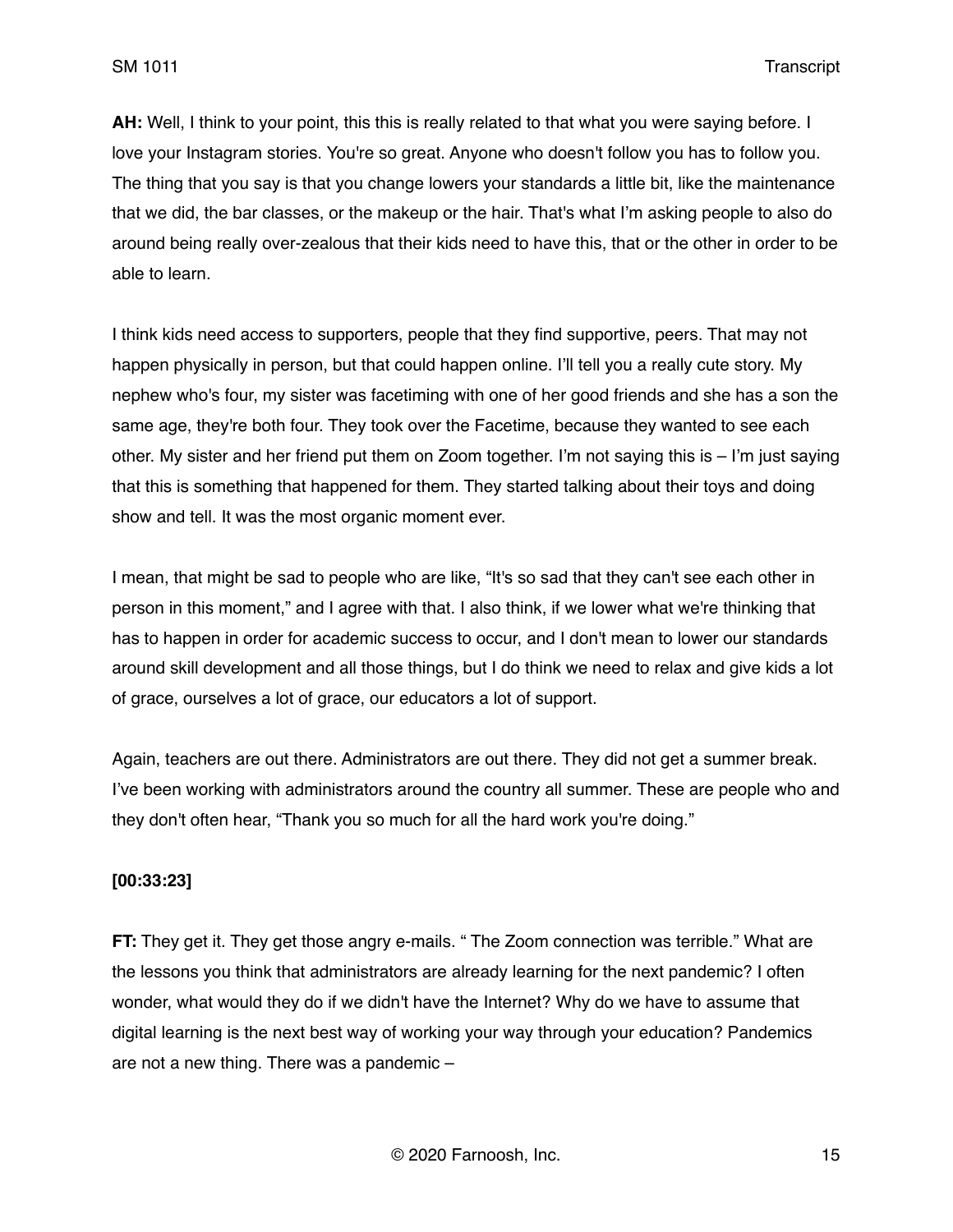## **[00:33:47]**

# **AH:** A 100 years ago. **[00:33:49]**

**FT:** A 100 years ago and they had outdoor school. Do you think that there is – that is a mistake to think that we have to necessarily lean on – I mean, clearly there are benefits to the Internet and technology, but I think have they learned any lessons, you think, about maybe how to approach it the next time better?

# **[00:34:10]**

**AH:** I think that principals and administrators are having the hardest job that ever existed right now and I'll tell you why. It's one thing to be in a school, if we think of 1918, there's 20 kids in the school, 30 kids in the school. Today, some of these middle schools have 1,200, 2,000 kids. The idea of doing everything outdoors is just not logistically possible. At the same time, so it's very different for a private school that may have a 100 kids in a grade and may have more resources, like financial, than it is maybe for a public school that has far more students and may have a segment of their population that relies on schools for social services that quite frankly have become dumped on schools.

There are students that rely on school for breakfast and lunch, for social services, for mental health support. Those are all things that before even administrators can even start to think about students learning and engagement and showing up, those are some of these barriers. I think, collectively as a society, first of all, we need to appreciate our teachers and our administrators more. We all know that, now that some of us have spent some time with our children we're like, "Oh, my goodness you have 25 of these students every day that you have navigated a learning experience for." That's a lot of time and energy.

The other thing though is that how we invest in education. We know that part of the reason we had to go to technology is we have too many students for some of these things to be logistically possible in our public school system today. I think that if we could move forward, my goal would be though, here's what I think about; I've been talking to schools across the country. I've been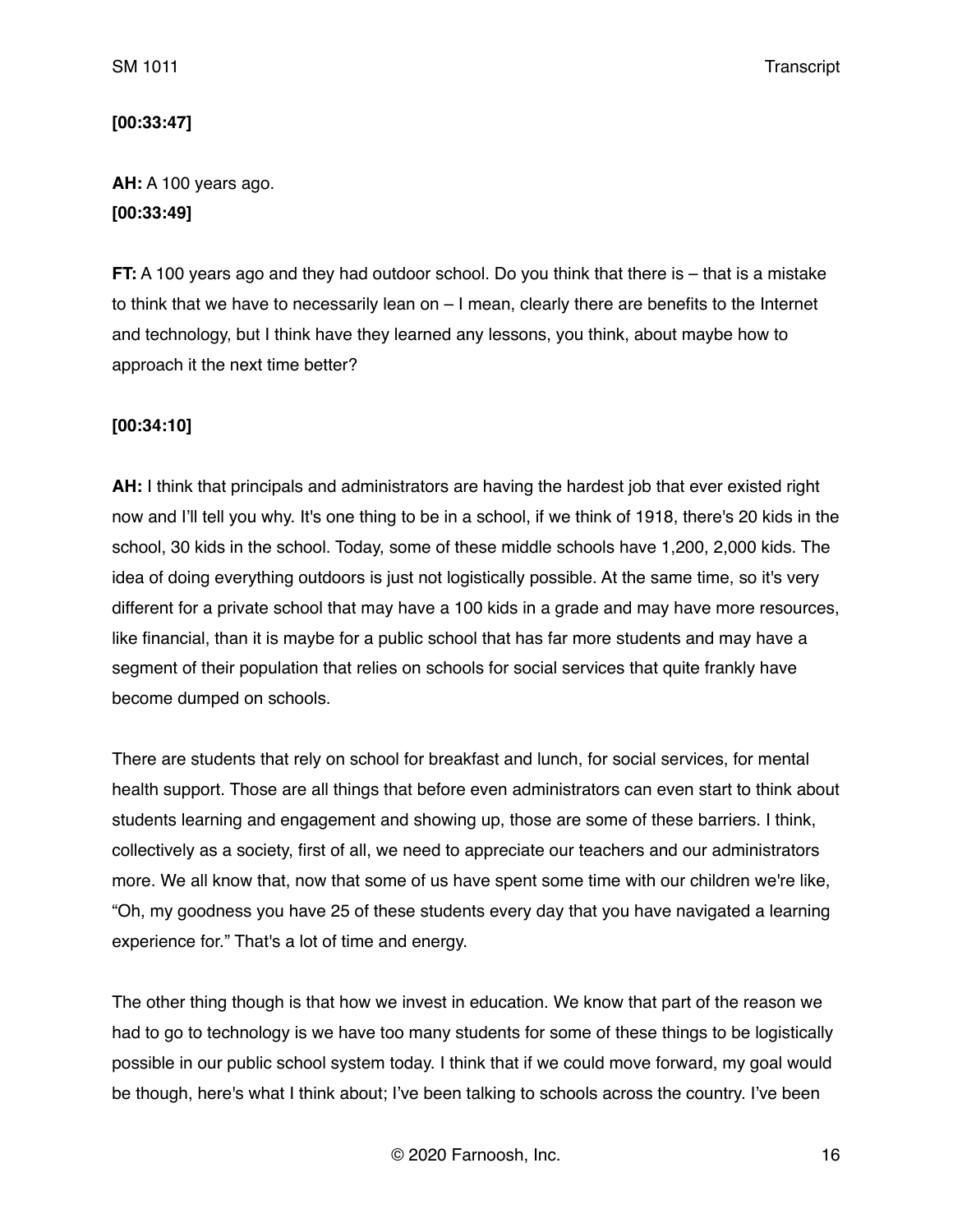talking to parents. I've been talking to kids. I've been talking to teachers, administrators, the whole gamut. I think that's what gives me a unique lens.

One of the things that I think is if we're going to go forward with remote learning, when we do, especially for middle school and high school students, there should be very little to no homework. Because kids have been on us on screens all day and we should build in breaks of opportunities, where I've seen some schools do Wednesday where it's all asynchronous. Then teachers just pop in for each student and do a check – even a five-minute check-in, one-on-one. "Hey, how are you doing? How are things going?" How we can get creative and how things are delivered virtually, so it's not just a kid staring at a screen, where I know a lot of schools are doing this.

They'll say, okay, for 15 minutes they'll explain a lesson. Do it by yourself for 20 minutes, they turn off the computer and they re-engage. Now I'm also saying that there are some kids who have poor Wi-Fi connections. They have family challenges. My friend is a school counselor, she visits homes where there are a lot of kids in one space doing work. Everyone's in a different situation, so I think the more that we think about this in terms of providing structure and foundational support to promote engagement and curiosity for learning, rather than test scores, achievement and markers at every moment, the more long-term we're going to come out of this with a population that has evolved and developed through this pandemic.

## **[00:37:41]**

**FT:** I took a lot of notes. I'm going to share these with my husband over dinner. It's a constant dialogue. I'm constantly dialoguing with you on IG. I'm so grateful for your time and sharing all this invaluable advice with our audience. Again, education is a path to wealth, and so we're grateful to be having this conversation. Hopefully, people listening, you're able to take some of this and bring it to your young ones and your older ones as they may be.

Thank you so much, Ana. I wanted to make this a positive show. I couldn't have thought of anyone better than you to share the mic with me. Thank you for all the work you're doing in this really strange time. People need you more. I just recommended you in a mommy and daddy Facebook group.